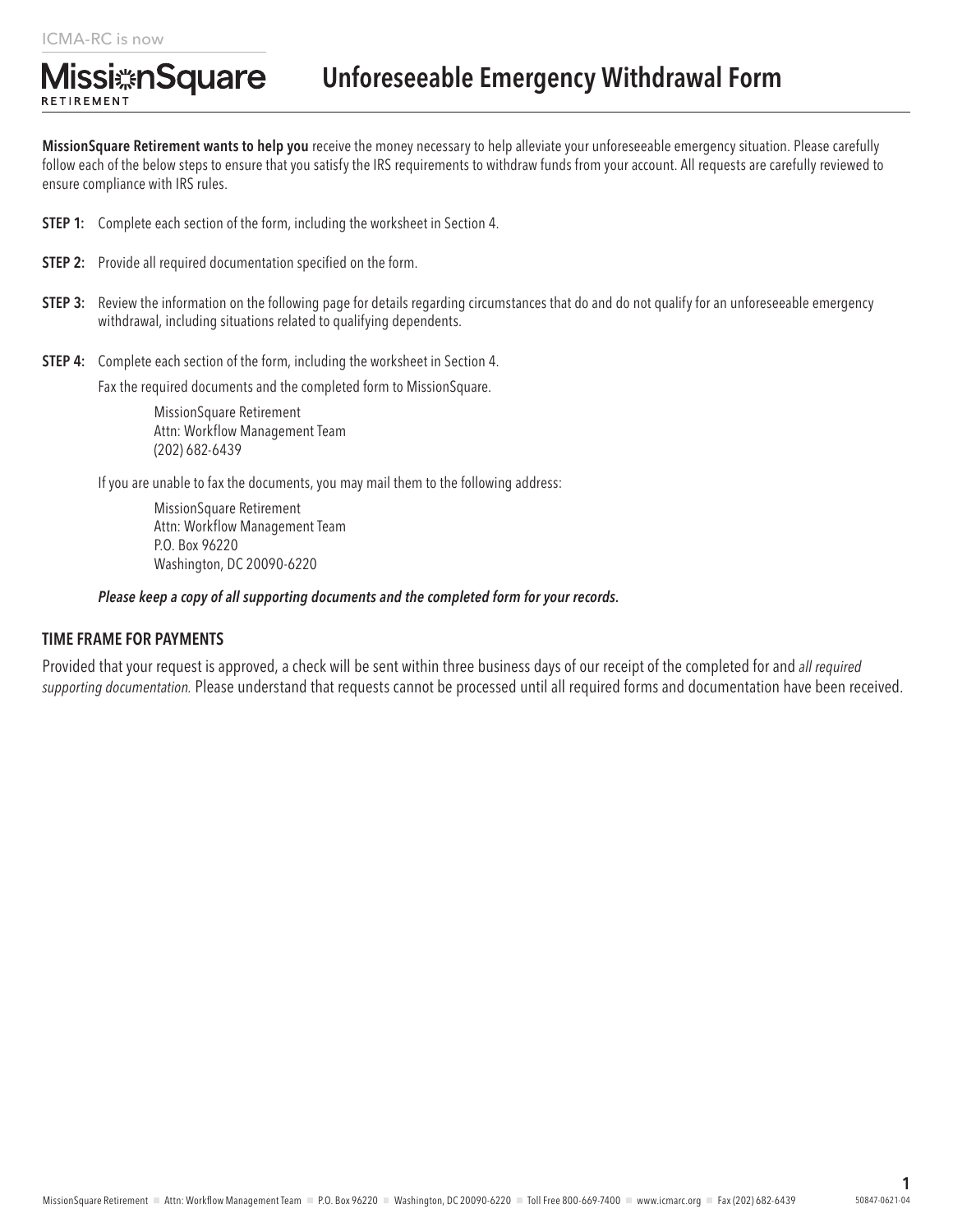# EXAMPLES OF EMERGENCY AND NON-EMERGENCY SITUATIONS

The below table shows situations that may qualify a participant to receive an unforeseeable emergency withdrawal and other circumstances the IRS has stated will not qualify.

| • Involuntary loss of wages resulting from an illness, accident, or<br>• Purchase of a home, automobile, or other personal property<br>other similar and extraordinary circumstance arising as a result<br>• Education expenses, such as college tuition<br>of events beyond your control<br>Expenses knowingly incurred, such as, rent or mortgage<br>٠<br>• Unreimbursed medical expenses resulting from an illness,<br>payments, utilities, credit card bills, car, or personal<br>accident, or other similar and extraordinary circumstance<br>loan payments<br>arising as a result of events beyond your control for you, your<br>Supplemental income or insurance coverage<br>$\bullet$<br>spouse, a dependent who can be claimed on your tax return or<br>your primary beneficiary (if permitted by your plan)<br>• Unreimbursed medical expenses associated with elective<br>surgery or routine/preventive medical care<br>Damage to your home due to an accident or natural disaster<br>$\bullet$<br>(beyond insurance reimbursement)<br>• Normal maternity leave<br>Damage to your car or other personal property due to<br>• Routine maintenance related to vehicles, home, or other<br>$\bullet$<br>an accident or natural disaster (beyond insurance<br>personal property<br>reimbursement)<br>• Tax liability (payment of income tax, back taxes, or fines<br>• Legal bills involving criminal charges against you, your spouse,<br>associated with back taxes and wage garnishments)*<br>a dependent who can be claimed on your tax return, or your<br>• Travel expenses<br>primary beneficiary (if permitted by your plan)<br>• Personal bankruptcy (except when resulting directly and solely<br>• Expenses associated with the imminent foreclosure of or<br>from illness or casualty loss)*<br>eviction from your primary residence<br>• Legal expenses (except in criminal cases)<br>• Funeral expenses for a spouse, a dependent who can be<br>• Marital separation, divorce, or child support*<br>claimed on your tax return, or your primary beneficiary<br>(if permitted by your plan)<br>*Although not reflected in the Internal Revenue Code, the IRS has stated in<br>question-and-answer sessions that these situations would not comply.<br>Please note: Unreimbursed medical expenses and expenses related to<br>property loss or damage must have been incurred and be supported by<br>actual bills - estimates will not be accepted. | <b>CIRCUMSTANCES THAT MAY QUALIFY</b> | <b>CIRCUMSTANCES THAT DO NOT QUALIFY</b> |
|----------------------------------------------------------------------------------------------------------------------------------------------------------------------------------------------------------------------------------------------------------------------------------------------------------------------------------------------------------------------------------------------------------------------------------------------------------------------------------------------------------------------------------------------------------------------------------------------------------------------------------------------------------------------------------------------------------------------------------------------------------------------------------------------------------------------------------------------------------------------------------------------------------------------------------------------------------------------------------------------------------------------------------------------------------------------------------------------------------------------------------------------------------------------------------------------------------------------------------------------------------------------------------------------------------------------------------------------------------------------------------------------------------------------------------------------------------------------------------------------------------------------------------------------------------------------------------------------------------------------------------------------------------------------------------------------------------------------------------------------------------------------------------------------------------------------------------------------------------------------------------------------------------------------------------------------------------------------------------------------------------------------------------------------------------------------------------------------------------------------------------------------------------------------------------------------------------------------------------------------------------------------------------------------------------------------------------------------------------------------------------------------------------------------------------------------------------------------|---------------------------------------|------------------------------------------|
|                                                                                                                                                                                                                                                                                                                                                                                                                                                                                                                                                                                                                                                                                                                                                                                                                                                                                                                                                                                                                                                                                                                                                                                                                                                                                                                                                                                                                                                                                                                                                                                                                                                                                                                                                                                                                                                                                                                                                                                                                                                                                                                                                                                                                                                                                                                                                                                                                                                                      |                                       |                                          |

## UNFORESEEABLE EMERGENCY SITUATIONS RELATED TO SOMEONE ELSE

If you are requesting a withdrawal to help assist with an unforeseeable emergency situation for someone else, the other person must be a primary beneficiary for your account or a qualifying dependent. For requests related to a beneficiary, be sure to confirm the beneficiary information for your account prior to submitting your request. Qualifying dependents (e.g., a qualifying child, qualified relative) must satisfy the definition contained in Code Section 152 and summarized in the below table.

|                                                                                                                                 | <b>QUALIFYING DEPENDENTS</b>                                                                                                   |                                                                                                    |  |  |  |  |  |  |  |
|---------------------------------------------------------------------------------------------------------------------------------|--------------------------------------------------------------------------------------------------------------------------------|----------------------------------------------------------------------------------------------------|--|--|--|--|--|--|--|
|                                                                                                                                 | <b>Qualifying Child</b>                                                                                                        | <b>Qualifying Relative</b>                                                                         |  |  |  |  |  |  |  |
| 1. Must be your child or a descendant of such child, or be a<br>brother, sister, stepbrother/stepsister, or a descendant of any | 1. Must be related to you or lived with you for the entire year as<br>a member of your household                               |                                                                                                    |  |  |  |  |  |  |  |
|                                                                                                                                 | such relative                                                                                                                  | 2. Must receive over one-half support by you for the year                                          |  |  |  |  |  |  |  |
|                                                                                                                                 | 2. Must have the same principal address as you for more than<br>half of the year                                               | 3. Must not be your qualifying child or the qualifying child of<br>any other person                |  |  |  |  |  |  |  |
|                                                                                                                                 | 3. Must be less than age 19 at the end of the year (or, less than<br>age 24 if a student), or permanently and totally disabled | 4. Must be a non-spouse                                                                            |  |  |  |  |  |  |  |
|                                                                                                                                 | 4. Must not have provided over one-half his/her own support<br>for the year                                                    | 5. Gross income for the year must be less than the exemption<br>amount [defined in Section 151(d)] |  |  |  |  |  |  |  |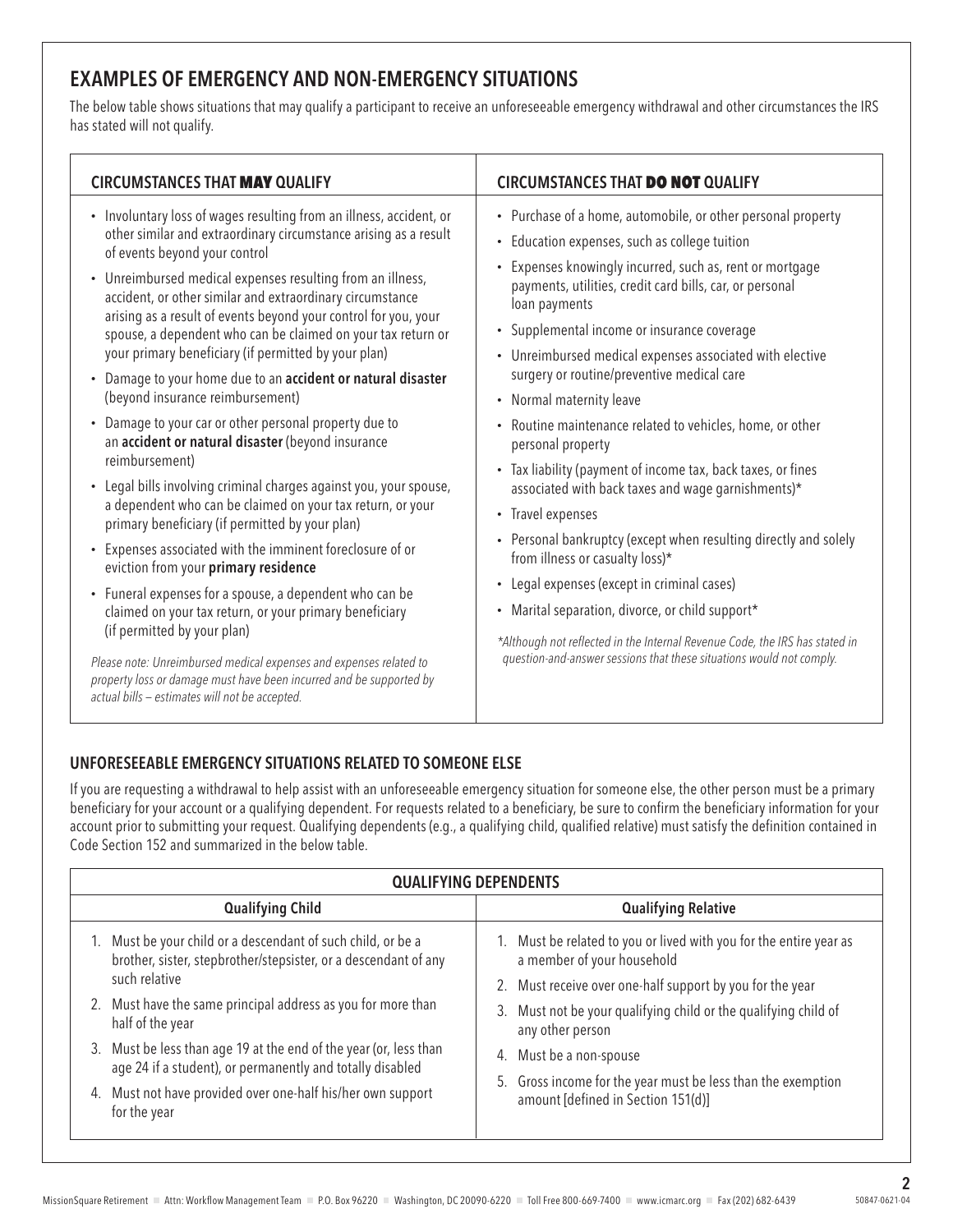**Missi nSquare** RETIREMENT

- Submit this form and supporting documents to request an unforeseeable emergency withdrawal from your 457 Deferred Compensation Plan account.
- The completed form and required documentation should be sent to your employer for authorization prior to being sent to MissionSquare Retirement.

|                                    | <b>PARTICIPANT INFORMATION</b> (COMPLETE ALL FIELDS IN THIS SECTION)                |                                                                                                                                                                                                                                                                        |                                         |                                                                                                                                                             |
|------------------------------------|-------------------------------------------------------------------------------------|------------------------------------------------------------------------------------------------------------------------------------------------------------------------------------------------------------------------------------------------------------------------|-----------------------------------------|-------------------------------------------------------------------------------------------------------------------------------------------------------------|
| <b>EMPLOYER PLAN NUMBER:</b><br>30 | <b>EMPLOYER PLAN NAME:</b>                                                          |                                                                                                                                                                                                                                                                        |                                         | <b>MARITAL STATUS:</b><br>SINGLE<br><b>MARRIED</b>                                                                                                          |
| <b>SOCIAL SECURITY NUMBER:</b>     | DATE OF BIRTH: MM/DD/YYYY                                                           | <b>PREFERRED PHONE NUMBER:</b>                                                                                                                                                                                                                                         | <b>EMAIL ADDRESS:</b>                   |                                                                                                                                                             |
| FULL NAME: LAST, FIRST, MI         |                                                                                     |                                                                                                                                                                                                                                                                        |                                         |                                                                                                                                                             |
| <b>MAILING ADDRESS:</b>            |                                                                                     |                                                                                                                                                                                                                                                                        |                                         |                                                                                                                                                             |
| STREET                             |                                                                                     | CITY                                                                                                                                                                                                                                                                   |                                         | ZIP<br>STATE                                                                                                                                                |
| <b>21</b>                          | UNFORESEEABLE EMERGENCY SITUATION                                                   |                                                                                                                                                                                                                                                                        |                                         |                                                                                                                                                             |
|                                    |                                                                                     | Specify the reason for your request. In order to potentially qualify for an unforeseeable emergency withdrawal, your request must satisfy IRS<br>requirements. See the "Additional Information" section of this packet for examples of circumstances that may qualify. |                                         |                                                                                                                                                             |
|                                    |                                                                                     | Unforeseeable Emergencies - Defined as a severe financial hardship created by one or more of the following:                                                                                                                                                            |                                         |                                                                                                                                                             |
|                                    |                                                                                     | • Sudden and unexpected illness or accident to you, a qualifying dependent, or primary beneficiary                                                                                                                                                                     |                                         |                                                                                                                                                             |
|                                    | • Other similar, equally severe and unforeseeable circumstances beyond your control | • Loss of, or damage to, your property due to an accident, disaster, destruction, or theft                                                                                                                                                                             |                                         |                                                                                                                                                             |
|                                    |                                                                                     |                                                                                                                                                                                                                                                                        |                                         |                                                                                                                                                             |
|                                    |                                                                                     | You must check a box below to specify the reason for your request and describe your specific emergency situation in section b.                                                                                                                                         |                                         |                                                                                                                                                             |
|                                    | a. Request Reason (please check only one per form/request)                          |                                                                                                                                                                                                                                                                        |                                         |                                                                                                                                                             |
| Foreclosure                        | Eviction                                                                            |                                                                                                                                                                                                                                                                        | Legal Fees (Involving Criminal Charges) |                                                                                                                                                             |
| <b>Funeral Expenses</b>            |                                                                                     | <b>Unreimbursed Medical Bills</b>                                                                                                                                                                                                                                      | <b>Involuntary Lost Wages</b>           |                                                                                                                                                             |
|                                    |                                                                                     | Property Loss Caused by Casualty (for example, damage from a natural disaster not covered by homeowner's insurance)                                                                                                                                                    |                                         |                                                                                                                                                             |
|                                    | documentation consistent with the details provided, and as required in Section 3.   | duration, and time frame of missed work, if applicable. Attach additional pages if needed. Your request must be accompanied by supporting                                                                                                                              |                                         | b. Description - Please provide a detailed description of the unforeseeable event, including specific details of the event, such as the date of occurrence, |
|                                    |                                                                                     |                                                                                                                                                                                                                                                                        |                                         |                                                                                                                                                             |
|                                    |                                                                                     |                                                                                                                                                                                                                                                                        |                                         |                                                                                                                                                             |
|                                    |                                                                                     |                                                                                                                                                                                                                                                                        |                                         |                                                                                                                                                             |
|                                    |                                                                                     |                                                                                                                                                                                                                                                                        |                                         |                                                                                                                                                             |
|                                    |                                                                                     |                                                                                                                                                                                                                                                                        |                                         |                                                                                                                                                             |
|                                    |                                                                                     |                                                                                                                                                                                                                                                                        |                                         |                                                                                                                                                             |
|                                    |                                                                                     |                                                                                                                                                                                                                                                                        |                                         |                                                                                                                                                             |
|                                    |                                                                                     |                                                                                                                                                                                                                                                                        |                                         |                                                                                                                                                             |
|                                    |                                                                                     |                                                                                                                                                                                                                                                                        |                                         |                                                                                                                                                             |
|                                    |                                                                                     |                                                                                                                                                                                                                                                                        |                                         |                                                                                                                                                             |
|                                    |                                                                                     |                                                                                                                                                                                                                                                                        |                                         |                                                                                                                                                             |
|                                    |                                                                                     |                                                                                                                                                                                                                                                                        |                                         |                                                                                                                                                             |
|                                    |                                                                                     |                                                                                                                                                                                                                                                                        |                                         |                                                                                                                                                             |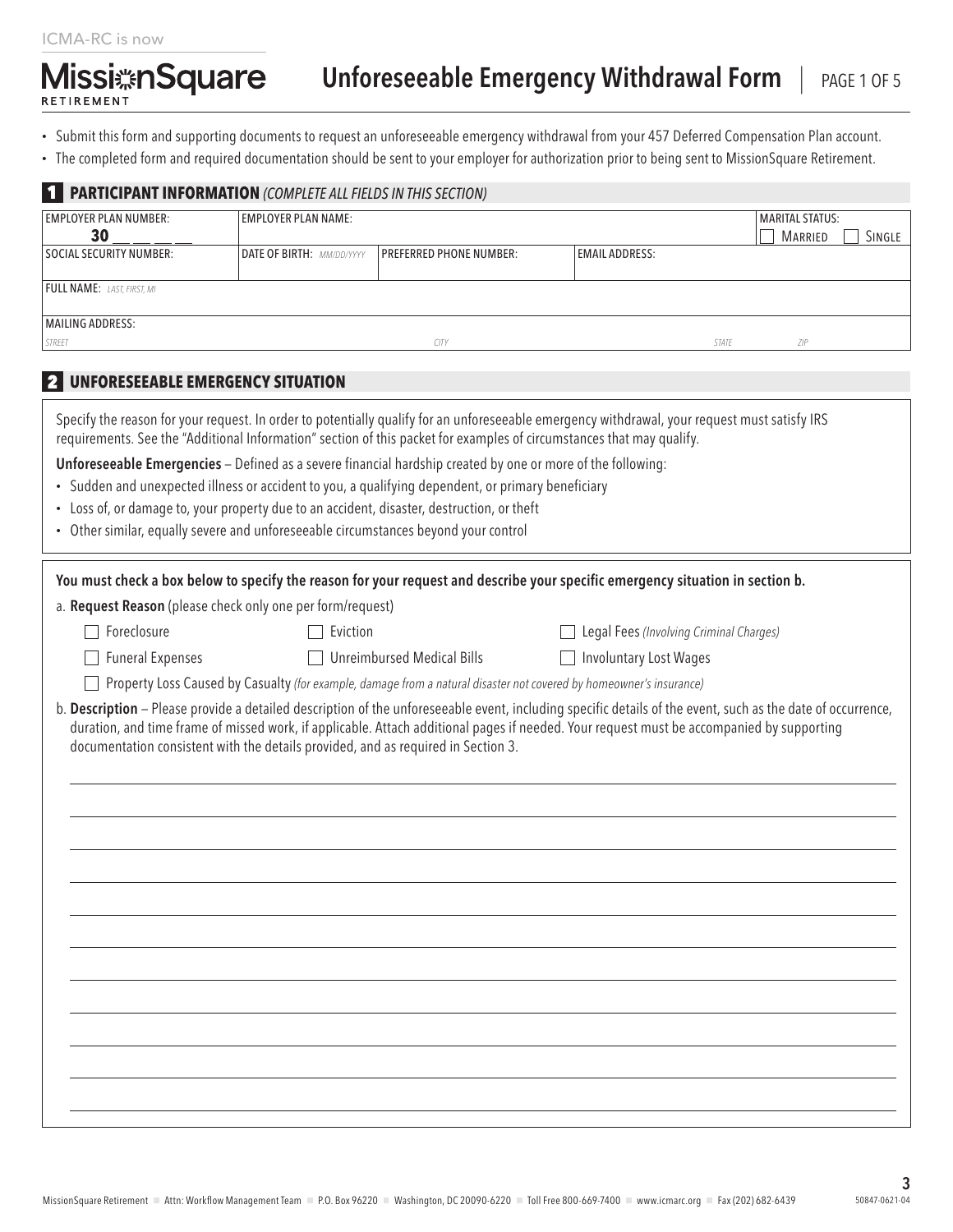# Missi: **nSquare** Unforeseeable Emergency Withdrawal Form | PAGE 2 OF 5

EMPLOYER PLAN NUMBER:

SOCIAL SECURITY NUMBER:

|                                                                                                                                                                                                                                                                                                                                                                                                                                                                                                        | 30<br>ر<br>د ساخت ساخت |  |
|--------------------------------------------------------------------------------------------------------------------------------------------------------------------------------------------------------------------------------------------------------------------------------------------------------------------------------------------------------------------------------------------------------------------------------------------------------------------------------------------------------|------------------------|--|
| 3 SUPPORTING DOCUMENTS (REQUIRED FOR ALL REQUESTS)                                                                                                                                                                                                                                                                                                                                                                                                                                                     |                        |  |
|                                                                                                                                                                                                                                                                                                                                                                                                                                                                                                        |                        |  |
| Please check the applicable boxes below as you obtain copies of each item. Doing so will help to ensure that you include all of the required<br>documentation with your request. In addition to the items shown, you should include any other documentation you have related to the unforeseeable<br>emergency, the financial impact of the situation, and other resources you have available (if any). Requests cannot be processed until all required forms<br>and documentation have been received. |                        |  |
| <b>FORECLOSURE OF PRIMARY RESIDENCE</b>                                                                                                                                                                                                                                                                                                                                                                                                                                                                |                        |  |
| Grace period notice or certified letter from the mortgage company indicating the amount needed to reinstate loan, or certified copy of<br>foreclosure complaint with court seal or stamp                                                                                                                                                                                                                                                                                                               |                        |  |
| Most recent real estate tax bill documenting property ownership, or the HUD-1 statement if the property was recently purchased<br>Most recent monthly mortgage statement reflecting the amount past due, bank name and account number                                                                                                                                                                                                                                                                  |                        |  |
| <b>EVICTION FROM PRIMARY RESIDENCE</b>                                                                                                                                                                                                                                                                                                                                                                                                                                                                 |                        |  |
| Current lease/rental agreement                                                                                                                                                                                                                                                                                                                                                                                                                                                                         |                        |  |
| Latest bill/statement or notarized letter from the leasing agency/landlord documenting your current status as lessee<br>Court ordered eviction notice bearing court seal stamp and noting the dollar amount needed to prevent eviction from primary residence                                                                                                                                                                                                                                          |                        |  |
| <b>FUNERAL EXPENSES</b>                                                                                                                                                                                                                                                                                                                                                                                                                                                                                |                        |  |
| Original Death Certificate with raised seal<br>$\mathbf{L}$                                                                                                                                                                                                                                                                                                                                                                                                                                            |                        |  |
| Detailed funeral bill indicating the portion for which you are responsible                                                                                                                                                                                                                                                                                                                                                                                                                             |                        |  |
| Evidence that the funeral expenses relate to a spouse, dependent, or primary beneficiary                                                                                                                                                                                                                                                                                                                                                                                                               |                        |  |
| <b>INVOLUNTARY LOST WAGES</b>                                                                                                                                                                                                                                                                                                                                                                                                                                                                          |                        |  |
| Pay stubs for the last three months to demonstrate change in income                                                                                                                                                                                                                                                                                                                                                                                                                                    |                        |  |
| Letter from your employer indicating the dates of employment and unpaid dates of work missed due to involuntary reasons. The letter must<br>include information on any sick pay, vacation pay, workers compensation, unemployment benefits, or any form of compensation received while<br>out of work.                                                                                                                                                                                                 |                        |  |
| Explanation of lost wages. Provide an explanation of the reason for your lost wages in Section 2 of the form.                                                                                                                                                                                                                                                                                                                                                                                          |                        |  |
| LEGAL FEES (INVOLVING CRIMINAL CHARGES)                                                                                                                                                                                                                                                                                                                                                                                                                                                                |                        |  |
| Signed Attorney retainer agreement or bill on the law firm's letter-head, signed and dated by both parties and indicating the case number for<br>the charges                                                                                                                                                                                                                                                                                                                                           |                        |  |
| Evidence of criminal charges (e.g., court documents)                                                                                                                                                                                                                                                                                                                                                                                                                                                   |                        |  |
| $\Box$ Evidence that the legal fees related to you, a spouse, dependent, or primary beneficiary                                                                                                                                                                                                                                                                                                                                                                                                        |                        |  |
| <b>UNREIMBURSED MEDICAL BILLS</b> - Note: Please ensure that any information disclosing your medical description is removed or blocked out.                                                                                                                                                                                                                                                                                                                                                            |                        |  |
| Explanation of Benefits (EOB) from insurance company                                                                                                                                                                                                                                                                                                                                                                                                                                                   |                        |  |
| Unreimbursed bills related to your spouse, qualified dependent or primary beneficiary showing the amounts covered and not covered by<br>insurance. Actual bills that are less than one year old are needed. (Estimates alone are insufficient.)                                                                                                                                                                                                                                                        |                        |  |
| If no insurance - statement indicating no medical insurance                                                                                                                                                                                                                                                                                                                                                                                                                                            |                        |  |
| Letter from physician stating that the repairs or modifications to your primary residence not covered by insurance are medically necessary<br>(if applicable)                                                                                                                                                                                                                                                                                                                                          |                        |  |
| PROPERTY DAMAGE DUE TO ACCIDENT OR NATURAL DISASTER (BEYOND INSURANCE REIMBURSEMENT)                                                                                                                                                                                                                                                                                                                                                                                                                   |                        |  |
| Current, detailed repair bill for damages to your primary residence property (Actual bills are needed. Estimates alone are insufficient.)                                                                                                                                                                                                                                                                                                                                                              |                        |  |
| Fire or police report including department name, date filed and report number (if applicable)                                                                                                                                                                                                                                                                                                                                                                                                          |                        |  |
| Letter from contractor explaining why repairs are not a result of normal wear and tear<br>Letter from insurance company indicating a reason for no coverage                                                                                                                                                                                                                                                                                                                                            |                        |  |
|                                                                                                                                                                                                                                                                                                                                                                                                                                                                                                        |                        |  |

 $\Box$  If covered by insurance, letter from the insurance company indicating the deductible amount owed for the repairs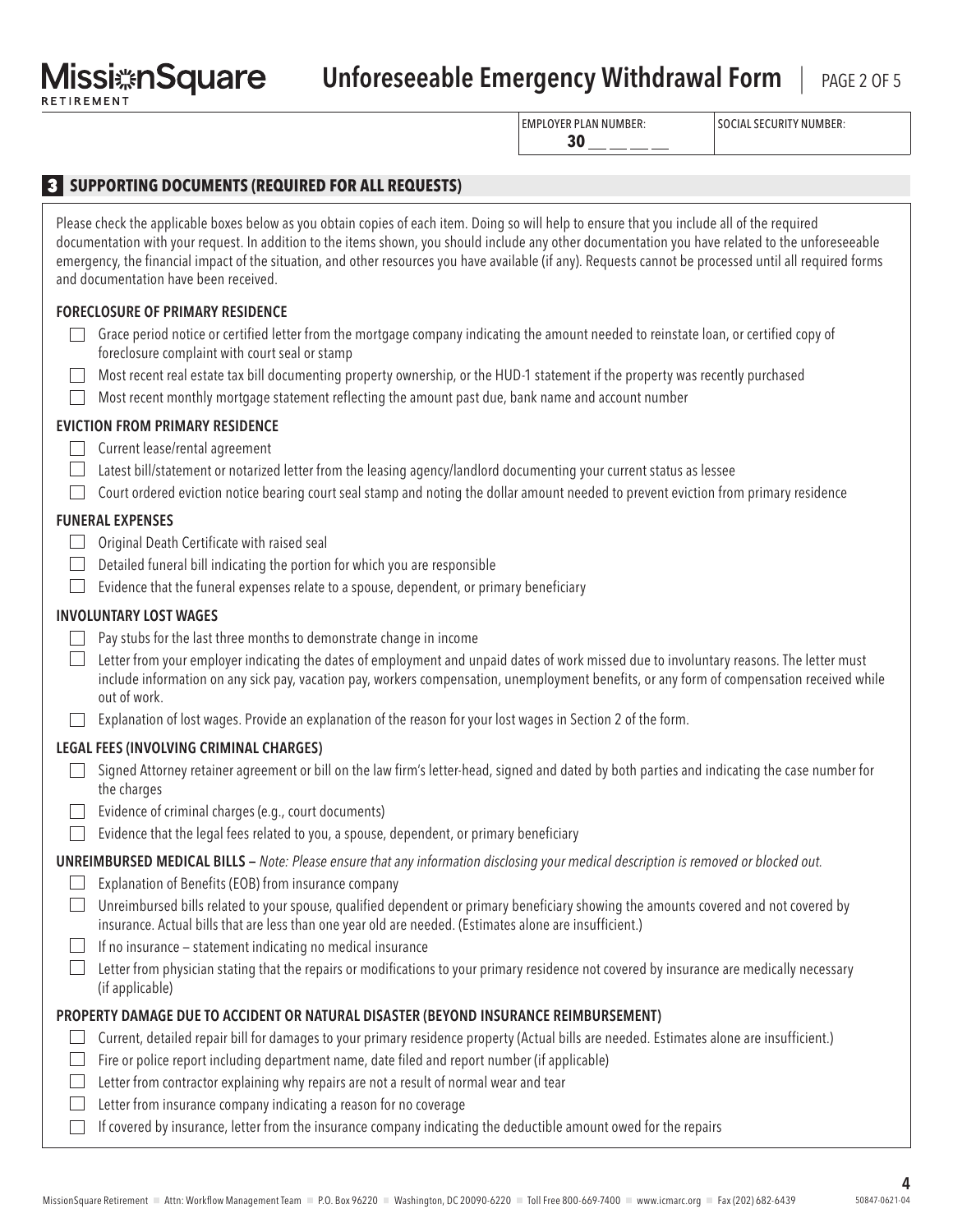# Missi: nSquare Unforeseeable Emergency Withdrawal Form | PAGE 3 OF 5

EMPLOYER PLAN NUMBER:  $30 - -$ 

SOCIAL SECURITY NUMBER:

## 4 **UNFORESEEABLE EMERGENCY WITHDRAWAL WORKSHEET**

Complete the worksheet and provide supporting documentation for this information when you submit the form.

# A. NET WORTH

| Assets                    | <b>Current Value</b> | Indebtedness<br>$\overline{\phantom{0}}$ | <b>Net Worth</b><br>$=$ |
|---------------------------|----------------------|------------------------------------------|-------------------------|
| Home                      |                      |                                          | 0.00                    |
| Other Real Estate         |                      |                                          | 0.00                    |
| Automobiles               |                      |                                          | 0.00                    |
| Other Personal Property   |                      |                                          | 0.00                    |
| Cash (Checking & Savings) |                      |                                          | 0.00                    |
| <b>Stocks and Bonds</b>   |                      |                                          | 0.00                    |
| Life Insurance Cash Value |                      |                                          | 0.00                    |
|                           |                      |                                          | 0.00                    |
|                           |                      |                                          | 0.00                    |
| <b>TOTAL ASSETS</b>       | 0.00                 | 0.00                                     | 0.00                    |

# B. MONTHLY INCOME AND EXPENSES

| Monthly Income (Net after all withholding) |      | <b>Monthly Living Expenses</b>                    |               |      |  |  |
|--------------------------------------------|------|---------------------------------------------------|---------------|------|--|--|
| Your Salary                                |      | Mortgage Payments or Rent                         |               |      |  |  |
| Spouse's Salary                            |      | Utilities (heat, water, telephone, etc. combined) |               |      |  |  |
| Other Income                               |      | Food and Clothing                                 |               |      |  |  |
| <b>TOTAL MONTHLY INCOME</b>                | 0.00 | Car Payments                                      |               |      |  |  |
|                                            |      | <b>Transportation Expenses</b>                    |               |      |  |  |
|                                            |      | Credit Card Minimum Payments (combined total)     |               |      |  |  |
|                                            |      | Educational Expenses for Dependents and Self      |               |      |  |  |
|                                            |      | <b>Insurance Premiums</b>                         |               |      |  |  |
|                                            |      |                                                   |               |      |  |  |
|                                            |      |                                                   |               |      |  |  |
|                                            |      | TOTAL MONTHLY LIVING EXPENSES                     | $\mathcal{S}$ | 0.00 |  |  |
|                                            |      |                                                   |               |      |  |  |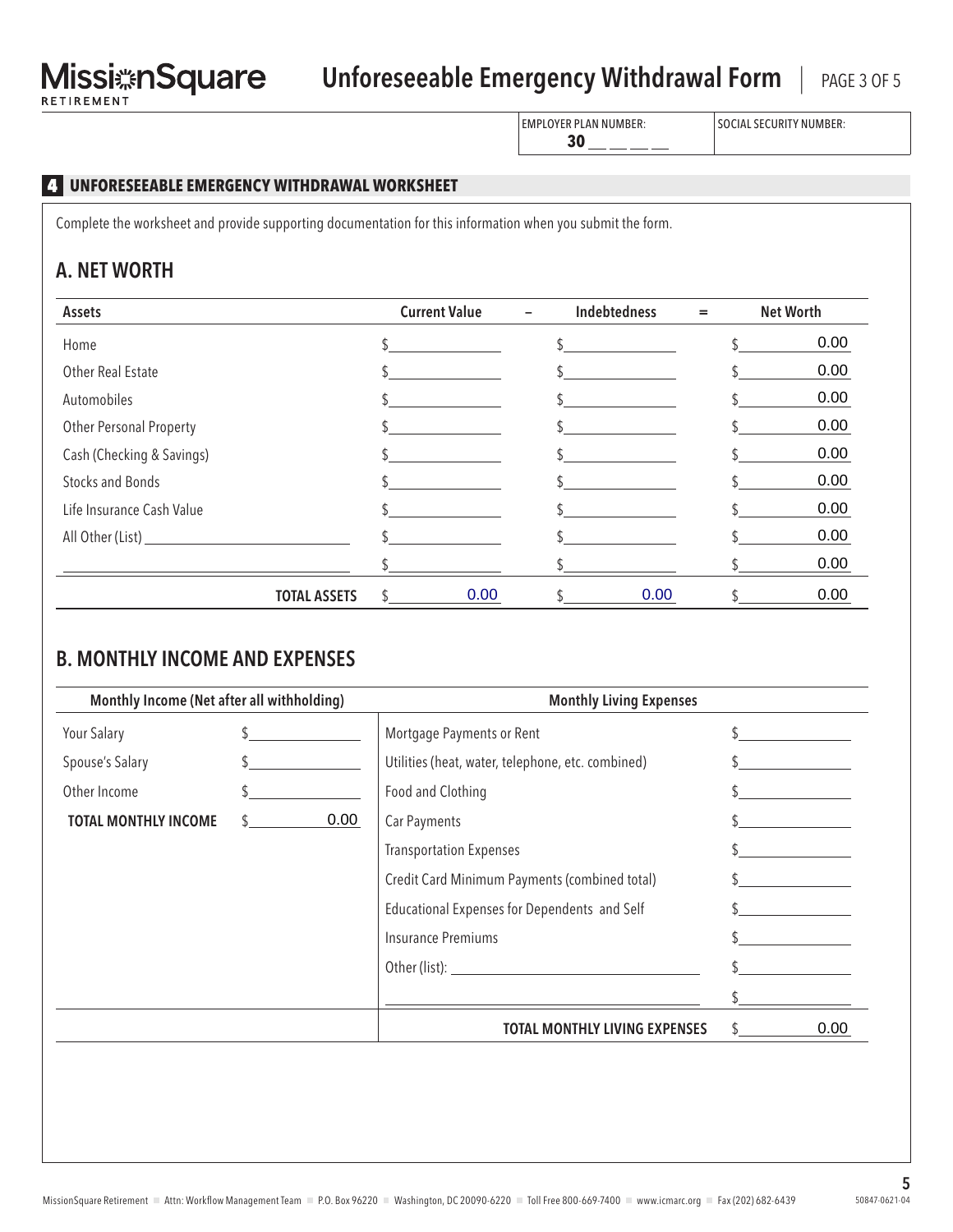# Unforeseeable Emergency Withdrawal Form | PAGE 4 OF 5

EMPLOYER PLAN NUMBER:  $30$  — — –

SOCIAL SECURITY NUMBER:

| <b>WITHDRAWAL AMOUNT AND TAX WITHHOLDING</b><br>Specify the amount you wish to withdraw and the amounts that should be withheld for federal and/or state taxes. Regardless of your withholding<br>election, you are ultimately responsible for paying federal and state income taxes on the amount withdrawn. |
|---------------------------------------------------------------------------------------------------------------------------------------------------------------------------------------------------------------------------------------------------------------------------------------------------------------|
| Withdrawal Amount: \$<br>a.<br>The requested amount cannot exceed the amount needed to cover the unforeseeable emergency expense or the total value of your account. If you                                                                                                                                   |
| want the amount to be increased to cover the federal and/or state income tax withholding, check the box next to d) below. (Do not add the additional<br>amount to the amount requested above.)                                                                                                                |
| <b>TAXATION AND WITHHOLDING REQUIREMENTS</b>                                                                                                                                                                                                                                                                  |
| MissionSquare is required to withhold federal income tax unless you request "No withholding" below. If you do not provide withholding instructions,<br>10% will be withheld for federal income taxes and a default amount (which varies by state) will be withheld for state income taxes.                    |
| <b>Withhold FEDERAL income tax</b> at the rate of ______________%<br>No withholding<br>0R<br>$b_{1}$                                                                                                                                                                                                          |
| Withhold STATE income tax at the rate of ____________%<br>OR<br>No withholding                                                                                                                                                                                                                                |
| Increase the withdrawal amount specified in a) above to cover the federal and/or state income tax withholding. (Note that requests related to<br>d.<br>involuntary lost wages are not eligible to be increased to cover tax withholding.)                                                                     |
|                                                                                                                                                                                                                                                                                                               |

#### 6 **ROTH ASSETS DEPLETION ORDER**

If you have made Roth contributions to your 457 account, use this section to specify whether Roth assets or non-Roth assets should be distributed first.

Non-Roth assets will be distributed prior to any Roth assets, unless the following box is checked:  $\Box$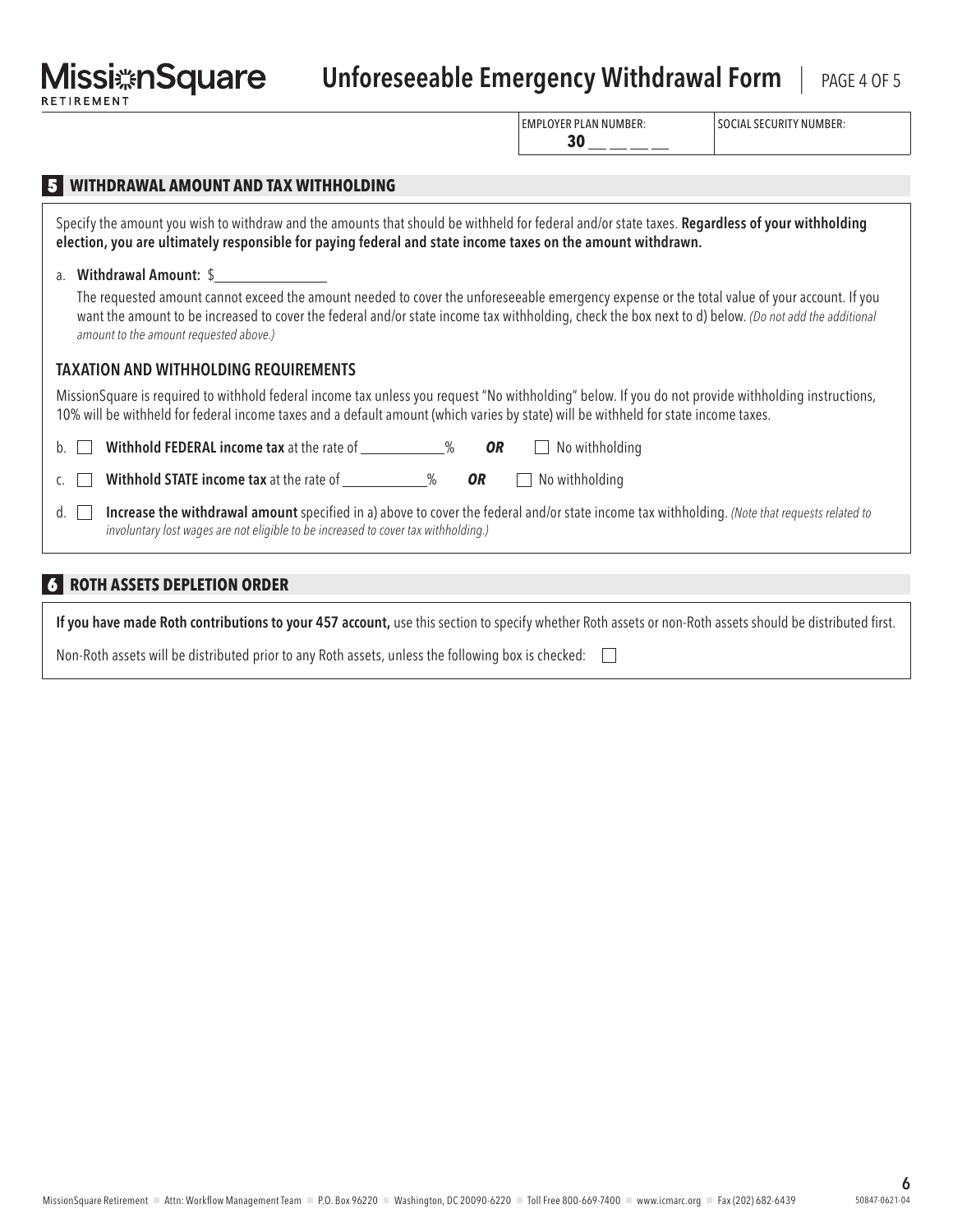# Unforeseeable Emergency Withdrawal Form | PAGE 5 OF 5

EMPLOYER PLAN NUMBER:

SOCIAL SECURITY NUMBER:

| - |  |  |  |
|---|--|--|--|
|   |  |  |  |

### **7 PARTICIPANT SIGNATURE AND CHECKLIST**

|  |  | Review the below information and check the boxes once each step is complete. Be sure to sign and date this section. |  |
|--|--|---------------------------------------------------------------------------------------------------------------------|--|

Attestation: By signing this form, I acknowledge I have read and understand the information in the Additional Information section of the *Unforeseeable Emergency Withdrawal Form.* I hereby certify the statements and information provided in connection with my unforeseeable emergency withdrawal request, including each of the below statements, are true and accurate to the best of my knowledge. I understand any misrepresentation of facts or material omission is sufficient cause for rejection of my application and/or a delay in the review process. As required by law and under the penalty of perjury, I certify the Social Security Number (Taxpayer Identification Number) I have provided is correct.

Please confirm the below items and check each box to confirm the statements are accurate.

 $\Box$  I have reviewed sections 1–6 and confirmed all sections are complete, including the Unforeseeable Emergency Withdrawal Worksheet in Section 4.

| □ I have obtained and attached the required supporting documentation for my request. |  |  |  |  |  |
|--------------------------------------------------------------------------------------|--|--|--|--|--|
|                                                                                      |  |  |  |  |  |

- The funds in my 457 deferred compensation account represent a last resort and I am unable to obtain the funds needed to pay for the unforeseeable emergency situation through any of the following sources:
	- Ceasing all contributions to my account.
	- Liquidating assets, including cash (checking/savings/credit union accounts), personal property, investments, etc. (to the extent doing so would not cause severe financial hardship)
	- Taking a loan from a retirement plan
	- Reimbursement or compensation by insurance

Participant Signature: <u>Date:</u> MM/DD/YYYY **Date:** MM/DD/YYYY

#### 8 **EMPLOYER AUTHORIZATION**

For employer use only. As the authorized official for the employer, I certify that this request has been reviewed and hereby direct MissionSquare to disburse funds immediately to the individual named on this request.

Participant's Last Day of Employment: *MM/DD/YYYY* \_\_\_\_\_\_\_\_\_\_\_\_\_\_\_\_\_\_\_\_\_\_\_\_\_\_\_\_\_\_

Authorized Employer Official's Signature: Date: *MM/DD/YYYY*

Authorized Employer Official's Name (Please Print):

Authorized Employer Official's Title:

## PLEASE KEEP A COPY OF THE COMPLETED FORM AND ALL SUPPORTING DOCUMENTS FOR YOUR RECORDS.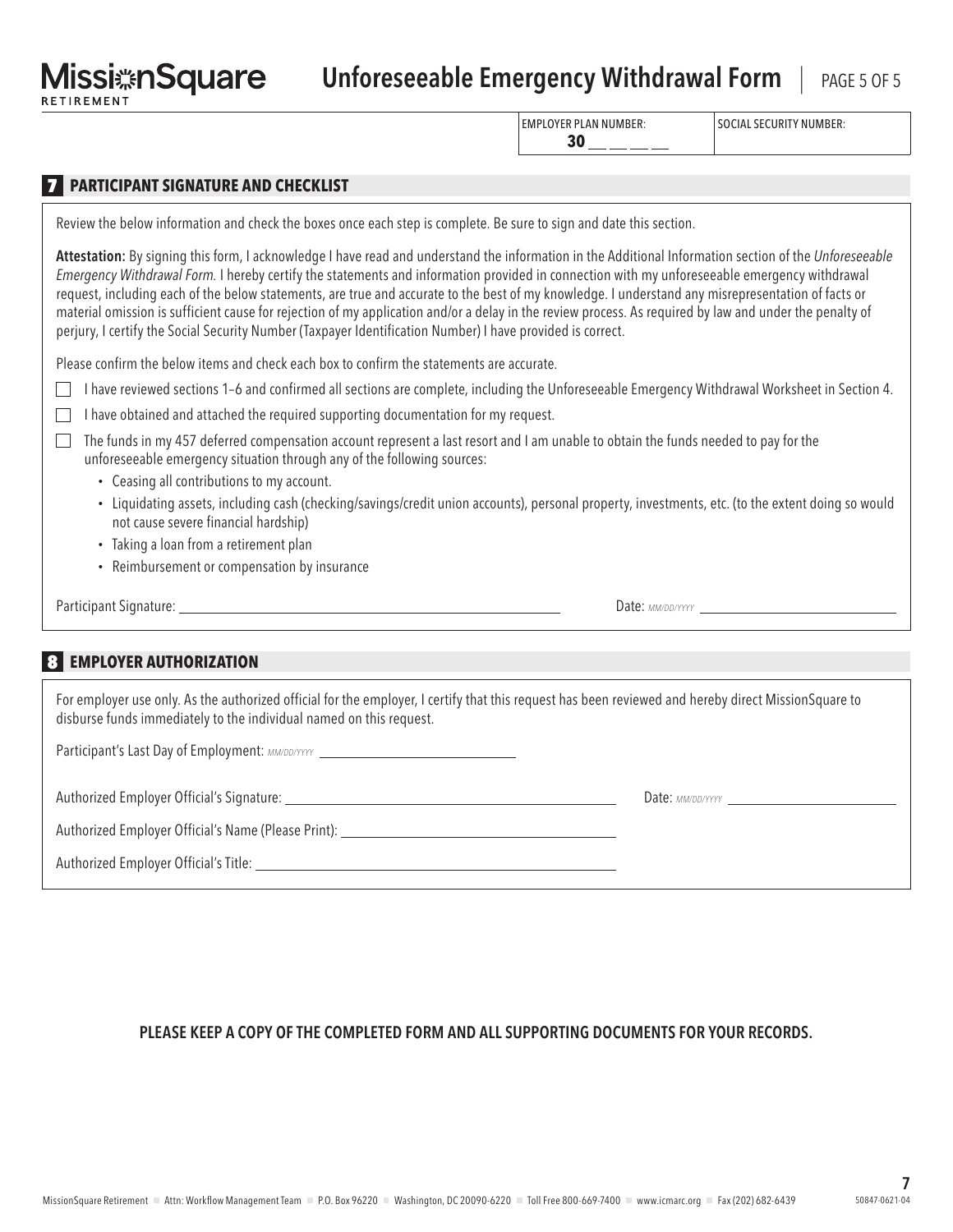The below information may assist you with questions you have related to the information on the form and help you determine whether or not your circumstances may qualify you to receive an unforeseeable emergency withdrawal.

#### REQUIRED SUPPORTING DOCUMENTATION

**Missi**#nSquare

RETIREMENT

Please review the minimum documentation you will need to include with your request. As an example, if the reason for your request is to prevent foreclosure on your primary residence, you will need to include copies of the following documents:

- Grace period notice, certified copy of foreclosure complaint or certified letter from the mortgage company indicating the amount to reinstate the loan
- Most recent real estate tax bill documenting property ownership, or the HUD-1 statement if the property was recently purchased
- Most recent monthly mortgage statement reflecting the amount past due, bank name and account number

#### OBTAINING EMPLOYER AUTHORIZATION

Only your employer can authorize an emergency withdrawal.

In order to expedite processing, please include adequate documentation verifying your emergency and the amount needed to cover the emergency.

#### TAXATION AND WITHHOLDING REQUIREMENTS

Assets are generally taxable in the year in which they are withdrawn. The taxable amount of your distribution will be reported on a Form 1099-R and will need to be included in your income when you file your taxes. The 1099-R will be sent to you in January following the year of the withdrawal.

#### Federal and State Tax Withholding

MissionSquare will withhold federal and state taxes based on the instructions you provide. We automatically withhold state income taxes for states which require us to do so. You should seek state tax advice from the appropriate state department of revenue if you have questions regarding state tax withholding requirements.

#### Increasing Your Payment Amount to Cover Tax Withholding

Only amounts reasonably necessary to satisfy the unforeseeable emergency will be available for withdrawal, but the amount can include the amounts necessary to pay federal, state, or local tax liabilities that result from the withdrawal. Check the box next to 5.d. to have MissionSquare increase the amount of your withdrawal to cover the amount withheld for federal and/or state income taxes. (Do not add the additional amount to the amount requested in 5.a.)

#### ROTH ASSETS

If you have made Roth contributions to your 457 plan, you should give careful consideration to how you withdraw the Roth assets (contributions and associated earnings). Use section 6 to specify whether Roth assets or non-Roth assets should be distributed first.

#### Qualified "Tax-Free" Distributions

Distributions of Roth assets are tax-free if:

- Five years has passed since January 1 of the year of your first Roth contribution (including roll-ins) and
- You are at least 59½ years old (or disabled or deceased)

#### Denied Requests: Right to Appeal

In the event your request is denied, for any reason, you have the right to appeal the decision within thirty days from the date of denial. You can provide additional documentation supporting your claim and fax/mail your letter of appeal to the same number/address used to submit your original request. *(Please note the appeals process differs for some plans. If your request is denied, MissionSquare can confirm the appeals process for your plan.)*

## EXAMPLE:

John needs \$1,000 to cover the unforeseeable emergency situation. He wants 10% withheld for federal income tax and no state tax withholding. John should enter the following in Section 5:

a. Withdrawal Amount: \$1,000

- b. Withhold FEDERAL income tax at the rate of % *OR* No withholding 10 ×
- c.  $\Box$  Withhold STATE income tax at the rate of  $\Box$  % **OR**  $\mathbf{\nabla}$  No withholding
- d. Increase the withdrawal amount specified in a. above to cover the federal and/or state income tax withholding. *(Note that requests related to*  × *involuntary lost wages are not eligible to be increased to cover tax withholding.)*

John will receive a check with the net amount of \$1,000 (the gross amount will be \$1,111.11 and \$111.11 will be withheld for federal income tax).